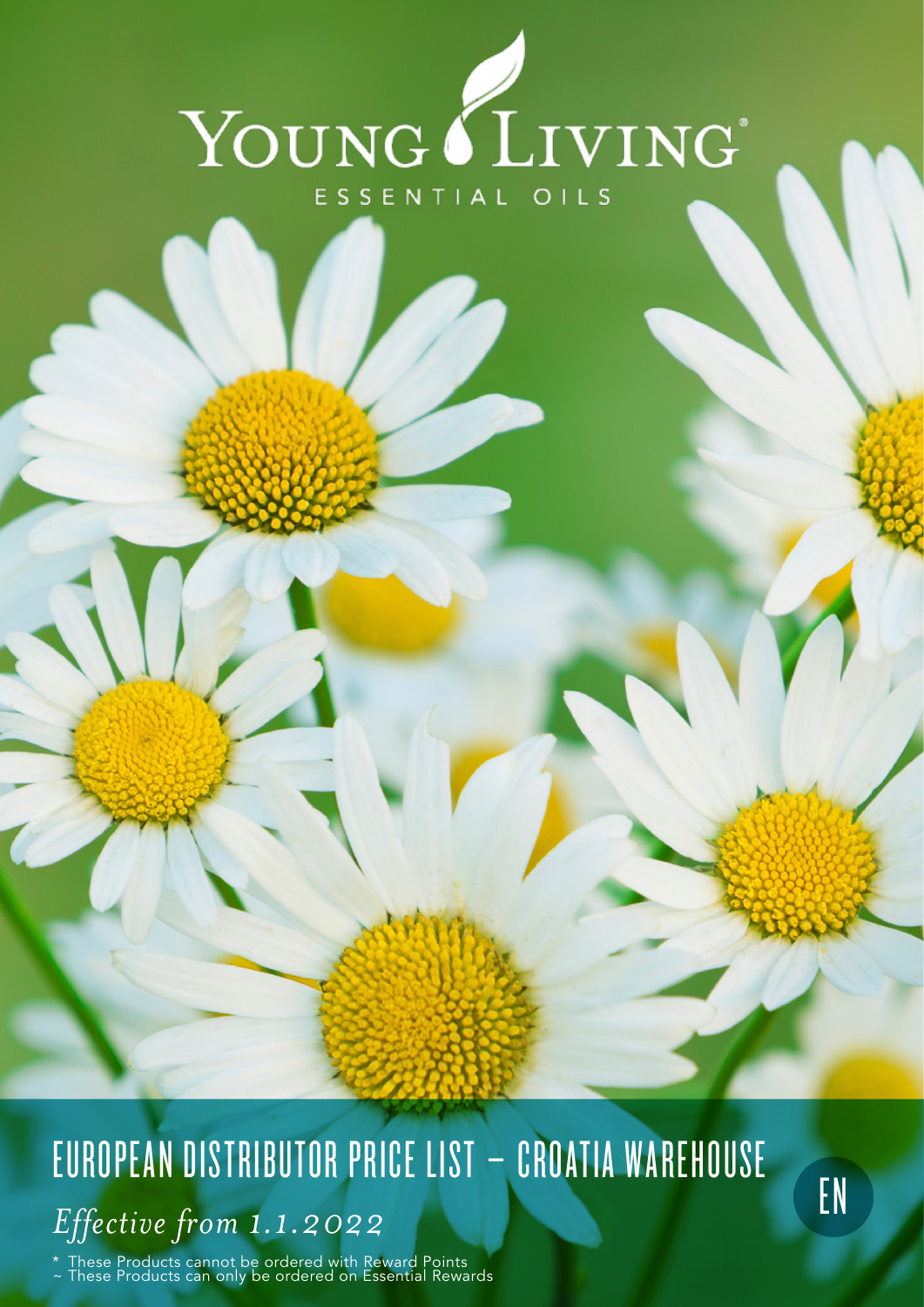| <b>Product Code</b> | <b>Product description</b>                                | Net $\epsilon$ | Including Tax $\epsilon$ | <b>PV</b>                   |
|---------------------|-----------------------------------------------------------|----------------|--------------------------|-----------------------------|
|                     |                                                           |                |                          |                             |
|                     | <b>STARTER KITS</b>                                       |                |                          |                             |
| 37349               | Starter Kit "Basic"*                                      | 40.00          | 50.00                    | $\mathcal{L}_{\mathcal{A}}$ |
| 37354               | Premium Starter Kit with Aria Diffuser (EN - EU plug)*    | 231.99         | 289.99                   | 100.00                      |
|                     |                                                           |                |                          |                             |
| 37351               | Premium Starter Kit with Charcoal Lantern Diffuser (EU)*  | 155.99         | 194.99                   | 100.00                      |
| 37617               | Premium Starter Kit with Desert Mist Diffuser*            | 142.99         | 178.74                   | 100.00                      |
| 37345               | Premium Starter Kit with Dewdrop Diffuser (EN - EU plug)* | 142.99         | 178.74                   | 100.00                      |
| 37344               | Premium Starter Kit with NingXia (EN)*                    | 151.99         | 189.99                   | 100.00                      |
| 37346               | Premium Starter Kit with Thieves (EN)*                    | 142.99         | 178.74                   | 100.00                      |
| 489308              | NingXia Red Essential Rewards Pack* ~                     | 186.99         | 233.74                   | 187.00                      |
| 369708              | Thieves Essential Rewards Pack* ~                         | 114.25         | 142.81                   | 118.50                      |
|                     |                                                           |                |                          |                             |
|                     | <b>SINGLES</b>                                            |                |                          |                             |
|                     |                                                           |                |                          |                             |
| 36877               | Angelica (anđelika) - 5 ml *                              | 43.20          | 54.00                    | 45.00                       |
| 33266               | Basil - 15ml                                              | 24.65          | 30.81                    | 25.50                       |
| 31995               | Bergamot-15ml                                             | 27.99          | 34.99                    | 27.75                       |
| 33040               | <b>Black Pepper - 5ml</b>                                 | 18.50          | 23.13                    | 19.25                       |
| 33041               | Blue Tansy Essential Oil - 5 ml                           | 92.99          | 116.24                   | 94.75                       |
| 33043               | Caraway - 5ml                                             | 8.99           | 11.24                    | 8.50                        |
| 33044               | Carrot Seed - 5ml                                         | 21.99          | 27.49                    | 22.25                       |
| 36940               | Cassia (kasija) - 15 ml *                                 | 21.75          | 27.19                    | 22.75                       |
| 31998               | Cedarwood - 15ml                                          | 11.99          | 14.99                    | 11.50                       |
|                     |                                                           |                |                          |                             |
| 33091               | Cinnamon Bark - 5ml                                       | 23.85          | 29.81                    | 24.75                       |
| 33092               | Cistus - 5ml                                              | 62.25          | 77.81                    | 64.50                       |
| 32159               | Citronella - 5ml                                          | 9.29           | 11.61                    | 9.00                        |
| 33272               | Clary Sage - 15ml                                         | 47.15          | 58.94                    | 48.75                       |
| 32161               | Clove - 15ml                                              | 15.99          | 19.99                    | 15.75                       |
| 32017               | Copaiba - 15ml                                            | 42.65          | 53.31                    | 44.25                       |
| 32019               | Cypress - 15ml                                            | 18.90          | 23.63                    | 19.75                       |
| 30510               | Davana - 5ml                                              | 38.40          | 48.00                    | 39.75                       |
| 33093               | Dill - 5ml                                                | 15.60          | 19.50                    | 16.25                       |
|                     |                                                           |                |                          |                             |
| 33094               | Dorado Azul - 5ml                                         | 36.99          | 46.24                    | 35.50                       |
| 33273               | Elemi - 15ml                                              | 22.49          | 28.11                    | 21.75                       |
| 33100               | Eucalyptus Blue - 5ml                                     | 14.80          | 18.50                    | 15.50                       |
| 32028               | Eucalyptus Globulus - 15ml                                | 14.25          | 17.81                    | 14.75                       |
| 33274               | Eucalyptus Radiata - 15ml                                 | 18.25          | 22.81                    | 19.00                       |
| 33275               | Fennel - 15ml                                             | 17.49          | 21.86                    | 17.75                       |
| 32030               | Frankincense - 15ml                                       | 73.49          | 91.86                    | 75.50                       |
| 32167               | Frankincense - 5ml                                        | 29.99          | 37.49                    | 30.50                       |
| 33276               | Geranium - 15ml                                           | 41.00          | 51.25                    | 42.50                       |
|                     |                                                           |                |                          |                             |
| 37742               | Geranium Bourbon - 5ml                                    | 23.85          | 29.81                    | 24.75                       |
| 33101               | German Chamomile - 5ml                                    | 36.99          | 46.24                    | 37.50                       |
| 33102               | Ginger-5ml                                                | 13.25          | 16.56                    | 13.50                       |
| 36944               | Goldenrod (zlatnica) - 5 ml *                             | 23.85          | 29.81                    | 24.75                       |
| 32032               | Grapefruit - 15ml                                         | 16.50          | 20.63                    | 17.25                       |
| 33103               | Helichrysum - 5ml                                         | 84.25          | 105.31                   | 87.50                       |
| 33104               | Hinoki - 5ml                                              | 24.65          | 30.81                    | 25.50                       |
| 33294               | Hong Kuai - 5ml                                           | 54.30          | 67.88                    | 56.25                       |
| 33296               | Idaho Blue Spruce - 5ml                                   | 28.99          | 36.24                    | 29.50                       |
|                     |                                                           |                |                          |                             |
| 33277               | Idaho Grand Fir - 5 ml                                    | 25.70          | 32.13                    | 26.75                       |
| 33297               | Jade Lemon - 5ml                                          | 10.99          | 13.74                    | 11.00                       |
| 33320               | Jasmine - 5ml                                             | 83.99          | 104.99                   | 78.75                       |
| 33278               | Juniper-15ml                                              | 33.99          | 42.49                    | 34.50                       |
| 33321               | Kunzea 5ml                                                | 38.40          | 48.00                    | 39.75                       |
| 32034               | Lavender - 15ml                                           | 23.99          | 29.99                    | 24.25                       |
| 33322               | Ledum - 5ml                                               | 64.99          | 81.24                    | 64.50                       |
| 32036               | Lemon-15ml                                                | 11.10          | 13.88                    | 11.50                       |
| 33323               | Lemon Myrtle Essential Oil - 5 ml                         | 22.50          | 28.13                    | 23.25                       |
|                     |                                                           |                |                          |                             |
| 32038               | Lemongrass-15ml                                           | 11.49          | 14.36                    | 11.50                       |
| 33324               | Lemongrass-5ml                                            | 6.49           | 8.11                     | 6.25                        |
| 32040               | Lime - 15ml                                               | 12.99          | 16.24                    | 12.50                       |
| 33279               | Marjoram - 15ml                                           | 34.45          | 43.06                    | 35.75                       |
| 33325               | Melissa - 5ml*                                            | 156.25         | 195.31                   | 81.00                       |
| 33280               | $Myrrh - 15ml$                                            | 65.49          | 81.86                    | 66.75                       |
| 33326               | Myrtle - 5ml                                              | 13.99          | 17.49                    | 12.75                       |
| 36874               | Neroli (gorka naranča) – 5 ml*                            | 102.50         | 128.13                   | 106.75                      |
| 33327               | Northern Lights Black Spruce - 5ml                        | 23.50          | 29.38                    | 24.50                       |
|                     |                                                           |                |                          |                             |
| 33281               | Nutmeg - 5ml                                              | 13.00          | 16.25                    | 13.25                       |
| 33328               | Ocotea - 5ml                                              | 36.99          | 46.24                    | 37.50                       |
| 32042               | Orange - 15ml                                             | 10.50          | 13.13                    | 11.00                       |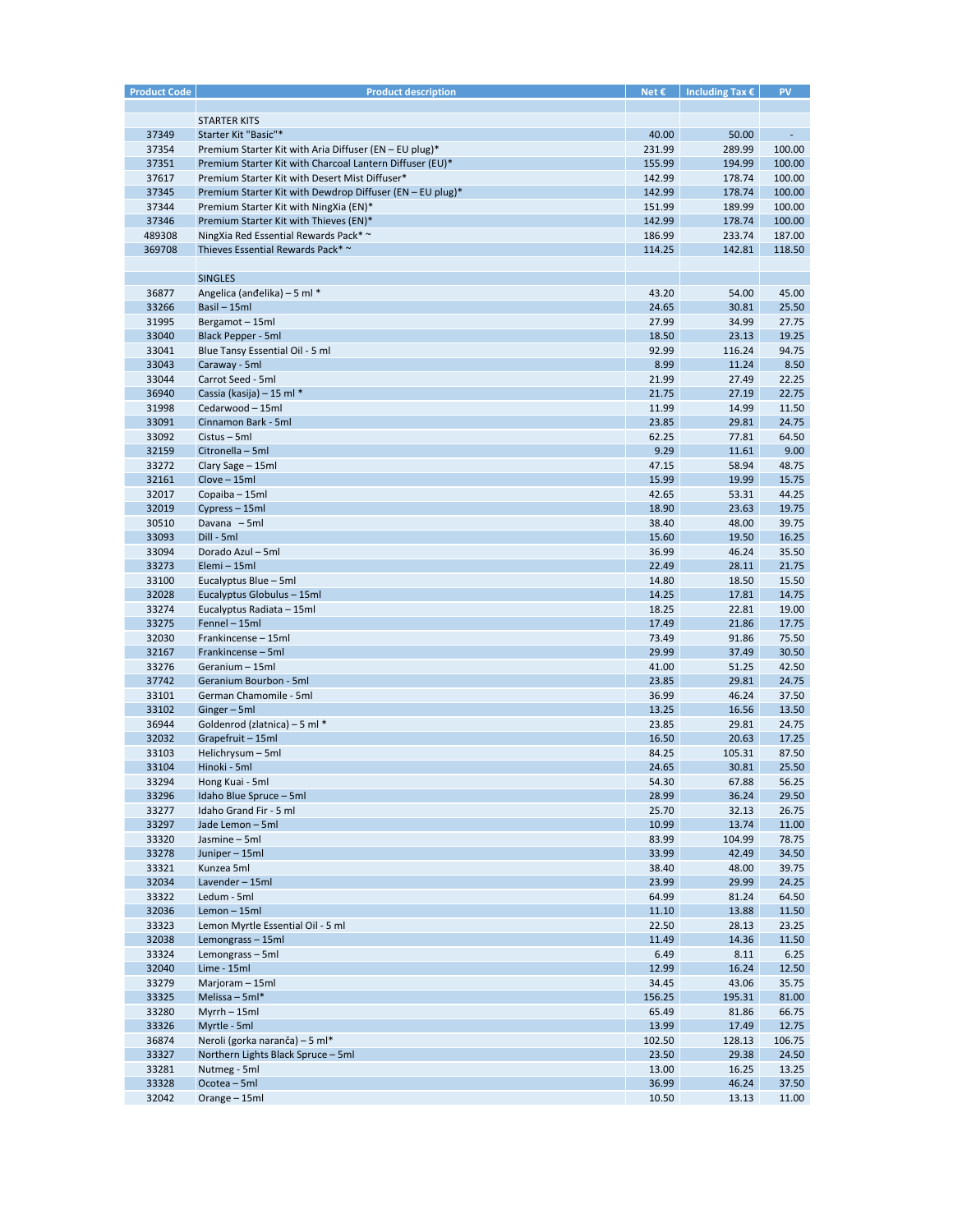| <b>Product Code</b> | <b>Product description</b>      | Net $\varepsilon$ | Including Tax $\epsilon$ | PV.    |
|---------------------|---------------------------------|-------------------|--------------------------|--------|
| 32044               | Oregano - 15ml                  | 27.50             | 34.38                    | 28.50  |
|                     |                                 |                   |                          |        |
| 33330               | Palo Santo - 5ml                | 35.49             | 44.36                    | 35.50  |
| 33282               | Patchouli - 15ml                | 33.65             | 42.06                    | 34.75  |
| 32046               | Peppermint - 15ml               | 21.45             | 26.81                    | 22.00  |
| 32015               | $Pine - 15ml$                   | 14.80             | 18.50                    | 15.50  |
| 33331               | Ravintsara - 5ml                | 27.50             | 34.38                    | 28.50  |
| 33332               | Roman Chamomile - 5ml           | 40.49             | 50.61                    | 41.00  |
|                     | $Rose-5ml*$                     |                   |                          |        |
| 33333               |                                 | 184.00            | 230.00                   | 93.75  |
| 32048               | Rosemary - 15ml                 | 15.99             | 19.99                    | 16.00  |
| 33349               | Royal Hawaiian Sandalwood - 5ml | 95.99             | 119.99                   | 97.50  |
| 33648               | Sacred Frankincense - 5ml       | 42.49             | 53.11                    | 43.50  |
| 30733               | Sacred Sandalwood - 5 ml *      | 96.00             | 120.00                   | 74.75  |
| 36543               | $Sage - 15ml$                   | 28.00             | 35.00                    | 29.00  |
| 33352               | Spearmint-5ml                   | 10.99             | 13.74                    | 11.00  |
|                     |                                 |                   |                          |        |
| 32050               | Tangerine - 15ml                | 16.49             | 20.61                    | 16.50  |
| 32052               | Tea Tree - 15ml                 | 25.70             | 32.13                    | 26.75  |
| 36536               | Thyme $-15ml$                   | 33.65             | 42.06                    | 34.75  |
| 33354               | Valerian - 5ml                  | 39.99             | 49.99                    | 38.50  |
| 35113               | Vanilla - 5ml *                 | 31.99             | 39.99                    | 32.00  |
| 33355               | Vetiver - 5ml                   | 20.99             | 26.24                    | 21.25  |
| 32054               |                                 |                   | 23.74                    |        |
|                     | Wintergreen - 15ml              | 18.99             |                          | 18.25  |
| 33359               | Xiang Mao - 5ml                 | 26.50             | 33.13                    | 27.50  |
| 33283               | Ylang Ylang - 15ml              | 41.99             | 52.49                    | 42.00  |
|                     |                                 |                   |                          |        |
|                     | <b>BLENDS</b>                   |                   |                          |        |
| 33284               | 3 Wise Men - 15ml               | 88.99             | 111.24                   | 90.50  |
|                     |                                 |                   | 46.86                    |        |
| 32056               | Abundance - 15ml                | 37.49             |                          | 38.00  |
| 33360               | Acceptance - 5ml                | 39.50             | 49.38                    | 41.00  |
| 33285               | Aroma Life - 15ml               | 47.40             | 59.25                    | 49.25  |
| 37416               | Aroma Siez - 15ml               | 31.25             | 39.06                    | 32.50  |
| 33364               | AromaEase - 5ml                 | 34.45             | 43.06                    | 35.75  |
| 33365               | Australian Kuranya - 5ml*       | 42.99             | 53.74                    | 43.75  |
|                     |                                 |                   |                          |        |
| 33286               | Awaken - 15ml                   | 50.99             | 63.74                    | 51.75  |
| 33287               | Believe - 15ml                  | 38.99             | 48.74                    | 38.50  |
| 33367               | Brain Power - 5ml               | 67.99             | 84.99                    | 66.75  |
| 33368               | Build Your Dream - 5ml          | 58.25             | 72.81                    | 60.50  |
| 32000               | Christmas Spirit - 15ml         | 21.45             | 26.81                    | 22.00  |
| 32058               | Citrus Fresh - 15ml             | 15.99             | 19.99                    | 15.75  |
|                     |                                 |                   |                          |        |
| 33289               | Clarity - 15ml                  | 40.25             | 50.31                    | 41.75  |
| 33370               | Common Sense - 5ml              | 34.20             | 42.75                    | 35.50  |
| 33291               | Cool Azul - 15ml                | 74.20             | 92.75                    | 77.00  |
| 32060               | $Di-Gize-15ml$                  | 33.69             | 42.11                    | 33.75  |
| 33292               | Dragon Time - 15ml              | 48.25             | 60.31                    | 50.25  |
| 33293               | Dream Catcher - 15 ml           | 73.99             | 92.49                    | 74.25  |
|                     |                                 |                   |                          |        |
| 32378               | Egyptian Gold $-5$ ml           | 42.99             | 53.74                    | 43.25  |
| 32132               | Endoflex - 15ml                 | 27.25             | 34.06                    | 28.25  |
| 33295               | $En-r-gee - 15ml$               | 25.99             | 32.49                    | 25.50  |
| 33372               | Exodus II - 5ml                 | 23.00             | 28.75                    | 24.00  |
| 33373               | Forgiveness - 5ml               | 52.49             | 65.61                    | 54.00  |
| 36711               | Gary's Light - 5 ml*            | 38.40             | 48.00                    | 39.75  |
| 36745               | Gathering $-5$ ml $*$           | 29.40             | 36.75                    | 30.50  |
|                     |                                 |                   |                          |        |
| 33376               | GeneYus 5ml                     | 43.20             | 54.00                    | 45.00  |
| 33298               | Gentle Baby - 15ml              | 47.15             | 58.94                    | 48.75  |
| 33299               | <b>GLF - 15ml</b>               | 130.00            | 162.50                   | 135.00 |
| 33377               | Gratitude - 5ml                 | 26.00             | 32.50                    | 27.00  |
| 33378               | Grounding - 5ml                 | 18.49             | 23.11                    | 18.25  |
|                     | Harmony - 15ml                  |                   | 89.99                    |        |
| 335108              |                                 | 71.99             |                          | 71.75  |
| 36713               | Higher Unity $-5$ ml $*$        | 125.25            | 156.56                   | 130.00 |
| 33379               | Highest Potential - 5ml         | 37.99             | 47.49                    | 36.50  |
| 36948               | Humility $-5$ ml                | 26.00             | 32.50                    | 27.00  |
| 33301               | Immupower-15ml                  | 62.99             | 78.74                    | 64.50  |
| 33380               | Inner Child - 5ml               | 30.99             | 38.74                    | 30.50  |
| 36882               | Inspiration - 5 ml              | 26.00             | 32.50                    | 27.00  |
|                     |                                 |                   |                          |        |
| 25125               | Journey On - 5 ml               | 43.20             | 54.00                    | 44.75  |
| 32134               | $Joy - 15ml$                    | 41.99             | 52.49                    | 43.00  |
| 33302               | Juva Cleanse - 15ml             | 106.99            | 133.74                   | 109.75 |
| 33304               | JuvaFlex - 15ml                 | 68.75             | 85.94                    | 65.00  |
| 33388               | KidScents® KidCare - 5 ml       | 30.50             | 38.13                    | 31.50  |
| 35104               | KidScents DreamEase - 5 ml*     | 16.50             | 20.63                    | 17.25  |
| 35103               | KidScents Refresh - 5 ml*       | 17.50             | 21.88                    | 18.25  |
|                     |                                 |                   |                          |        |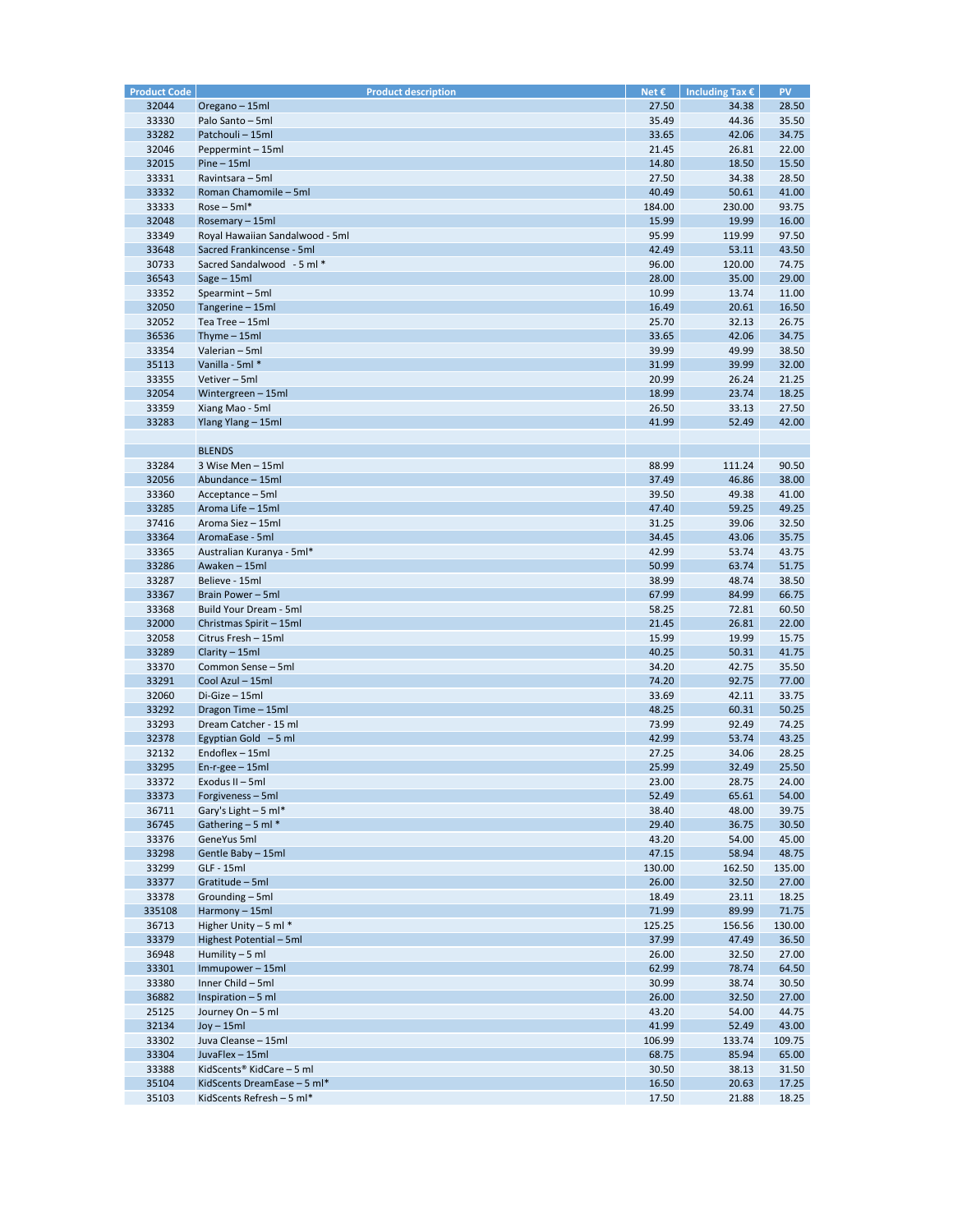| <b>Product Code</b> | <b>Product description</b>     | Net $\epsilon$ | Including Tax $\epsilon$ | PV.   |
|---------------------|--------------------------------|----------------|--------------------------|-------|
| 33305               | Lady Sclareol - 15ml           | 55.99          | 69.99                    | 56.25 |
|                     |                                |                |                          |       |
| 33383               | Light The Fire $-$ 5ml         | 44.25          | 55.31                    | 46.00 |
| 33384               | Live Your Passion - 5ml        | 56.49          | 70.61                    | 57.25 |
| 33307               | Longevity - 15ml               | 35.50          | 44.38                    | 36.75 |
| 37323               | Lushious Lemon - 15 ml*        | 38.40          | 48.00                    | 39.75 |
| 33386               | Magnify Your Purpose - 5ml     | 36.99          | 46.24                    | 36.50 |
| 32163               | Melrose - 15ml                 |                | 24.50                    |       |
|                     |                                | 19.60          |                          | 20.25 |
| 33309               | M-Grain - 15ml                 | 43.75          | 54.69                    | 45.25 |
| 33311               | Mister - 15ml                  | 37.35          | 46.69                    | 38.75 |
| 33387               | Motivation - 5ml               | 50.35          | 62.94                    | 52.50 |
| 33236               | One Heart $-5$ ml $*$          | 43.20          | 54.00                    | 22.50 |
|                     |                                |                |                          |       |
| 33313               | Panaway - 15ml                 | 78.75          | 98.44                    | 81.75 |
| 32165               | Panaway - 5ml                  | 35.00          | 43.75                    | 36.25 |
| 32138               | Peace & Calming II - 5ml       | 20.65          | 25.81                    | 21.25 |
| 339308              | Peace and Calming - 15ml       | 66.00          | 82.50                    | 68.50 |
| 32136               | Peace and Calming - 5ml        | 34.49          | 43.11                    | 34.75 |
|                     |                                |                |                          |       |
| 33410               | Present Time - 5 ml*           | 85.50          | 106.88                   | 89.00 |
| 32140               | Purification - 15ml            | 26.00          | 32.50                    | 27.00 |
| 32142               | $R.C. - 15ml$                  | 22.50          | 28.13                    | 23.25 |
| 32169               | R.C. - 5ml (German label only) | 10.99          | 13.74                    | 10.50 |
| 33315               | Raven-15ml                     | 34.45          | 43.06                    | 35.75 |
|                     |                                |                |                          |       |
| 33316               | Release - 15ml                 | 38.99          | 48.74                    | 39.25 |
| 33318               | Relieve It-15ml                | 46.35          | 57.94                    | 48.00 |
| 33389               | RutaVaLa - 5ml                 | 32.99          | 41.24                    | 32.50 |
| 33319               | Sacred Mountain - 15ml         | 36.99          | 46.24                    | 36.75 |
| 33390               | $Sara - 5ml$                   | 25.45          | 31.81                    | 26.50 |
|                     |                                |                |                          |       |
| 33317               | Sclaressence - 15ml            | 31.49          | 39.36                    | 31.50 |
| 33399               | Seadling umirujuće ulje - 5ml  | 12.99          | 16.24                    | 12.75 |
| 33391               | Sensation - 5ml                | 33.99          | 42.49                    | 34.25 |
| 33312               | Shutran - 15ml                 | 74.50          | 93.13                    | 77.25 |
|                     |                                |                |                          |       |
| 33308               | Slique Essence (Europe) - 15ml | 25.70          | 32.13                    | 26.75 |
| 32144               | Stress Away - 15ml             | 30.99          | 38.74                    | 30.50 |
| 32379               | Surrender - 5ml                | 26.49          | 33.11                    | 26.75 |
| 33395               | The $Gift - 5ml$               | 45.99          | 57.49                    | 46.25 |
| 32146               | Thieves - 15ml                 | 33.99          | 42.49                    | 34.75 |
|                     |                                |                |                          |       |
| 33310               | Transformation - 15ml          | 69.99          | 87.49                    | 70.75 |
| 33397               | Trauma Life - 5ml              | 49.69          | 62.11                    | 50.50 |
| 33398               | TummyGize-5ml                  | 12.70          | 15.88                    | 13.00 |
| 32148               | Valor - 5ml                    | 38.99          | 48.74                    | 39.75 |
| 532608              | Valor II - 5ml                 | 22.50          | 28.13                    | 23.25 |
|                     |                                |                |                          |       |
| 32155               | White Angelica 5ml             | 28.99          | 36.24                    | 28.75 |
|                     |                                |                |                          |       |
|                     | <b>PLUS OIL RANGE</b>          |                |                          |       |
| 558308              | Basil+ 5ml                     | 10.99          | 13.74                    | 11.00 |
| 561708              | <b>Black Pepper+ 5ml</b>       | 18.50          | 23.13                    | 19.25 |
|                     |                                |                |                          |       |
| 563408              | Cardamon+ 5ml                  | 25.99          | 32.49                    | 26.00 |
| 558508              | Cinnamon Bark+ 5ml             | 23.85          | 29.81                    | 24.75 |
| 561908              | Citrus Fresh+ 5ml              | 7.49           | 9.36                     | 7.50  |
| 562008              | Clove+5ml                      | 7.99           | 9.99                     | 7.50  |
| 26979               | Coriander+ 5ml                 | 31.00          | 38.75                    | 32.25 |
|                     |                                |                |                          |       |
| 27404               | Cumin+5ml                      | 12.99          | 16.24                    | 13.00 |
| 562208              | Dill+5ml                       | 15.60          | 19.50                    | 16.25 |
| 563608              | Fennel+ 5ml                    | 9.00           | 11.25                    | 9.00  |
| 558808              | Ginger+ 5ml                    | 13.25          | 16.56                    | 13.50 |
| 559008              | Lavender+ 5ml                  |                |                          |       |
|                     |                                | 11.99          | 14.99                    | 12.00 |
| 562508              | Lemon+5ml                      | 6.49           | 8.11                     | 6.25  |
| 562608              | Lemongrass+ 5ml                | 6.49           | 8.11                     | 6.25  |
| 559208              | Marjoram+ 5ml                  | 14.25          | 17.81                    | 14.75 |
| 563308              | Nutmeg+ 5ml                    | 13.00          | 16.25                    | 13.25 |
| 562708              |                                |                |                          |       |
|                     | Orange+ 5ml                    | 6.29           | 7.86                     | 6.00  |
| 559408              | Oregano+ 5ml                   | 11.50          | 14.38                    | 12.00 |
| 26387               | Parsley+ 5ml                   | 15.99          | 19.99                    | 15.50 |
| 562808              | Peppermint+ 5ml                | 9.99           | 12.49                    | 10.25 |
| 562908              | Rosemary+ 5ml                  | 7.99           | 9.99                     | 7.75  |
|                     |                                |                |                          |       |
| 564208              | Sage+ 5ml                      | 12.40          | 15.50                    | 12.75 |
| 563008              | Tangerine+ 5ml                 | 7.99           | 9.99                     | 7.75  |
| 564308              | Tarragon+ 5ml                  | 20.40          | 25.50                    | 21.00 |
| 563108              | Thieves+ 5ml                   | 14.25          | 17.81                    | 14.75 |
| 559708              | Thyme+5ml                      | 14.00          | 17.50                    | 14.50 |
|                     |                                |                |                          |       |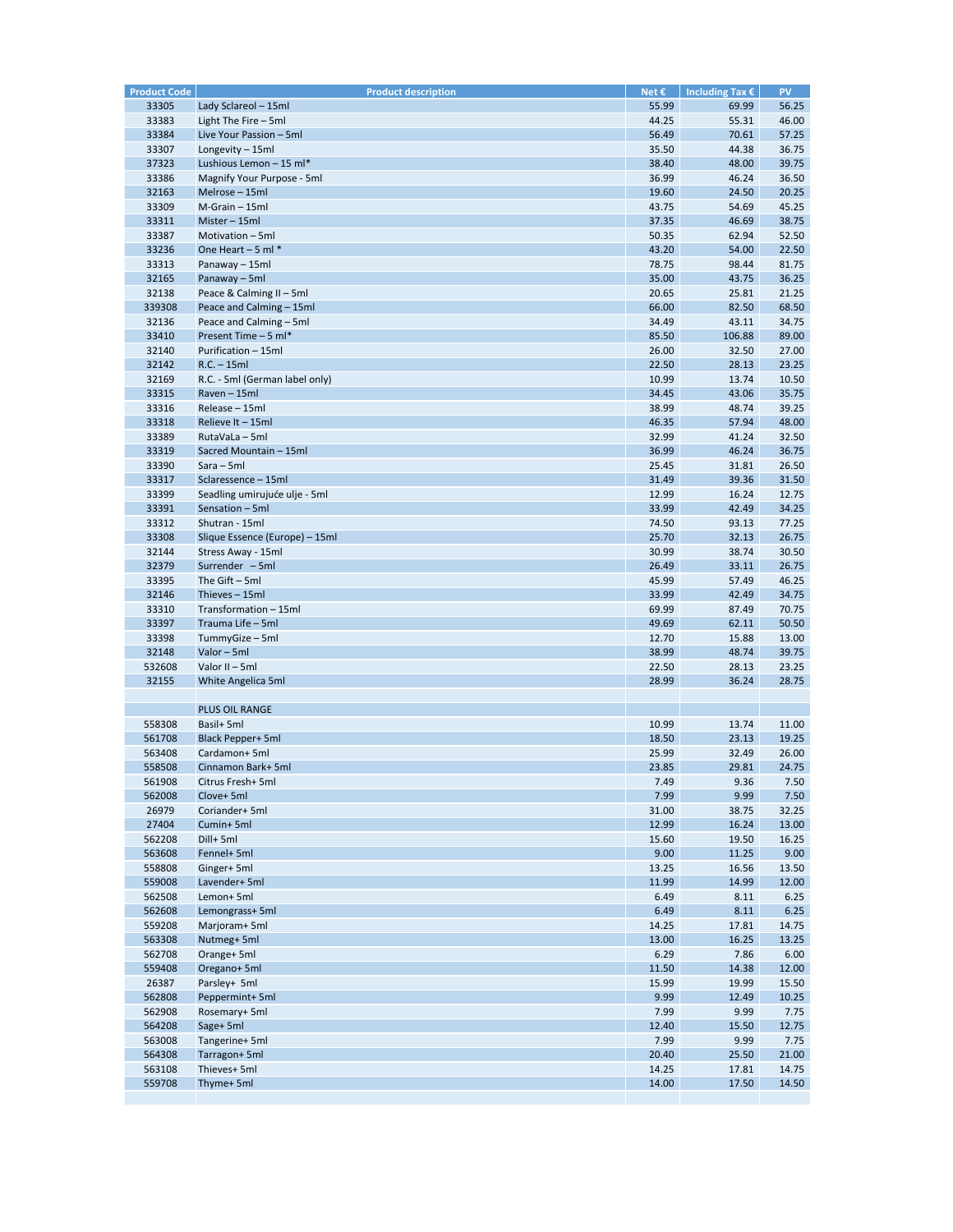| <b>Product Code</b> | <b>Product description</b>                        | Net $\epsilon$ | Including Tax $\epsilon$ | PV                          |
|---------------------|---------------------------------------------------|----------------|--------------------------|-----------------------------|
|                     | <b>VYTALYTE</b>                                   |                |                          |                             |
|                     |                                                   |                |                          |                             |
| 34098               | YL Vytalyte Drops - Lavender Lemon - 3pk *        | 26.00          | 32.50                    | 22.00                       |
| 32512               | YL Vytalyte Drops - Lavender Lemon - 48ml *       | 9.40           | 11.75                    | 7.75                        |
| 34093               | YL Vytalyte Drops, Grapefruit - Bergamot, 3pk *   | 26.00          | 32.50                    | 22.00                       |
| 32507               | YL Vytalyte Drops Grapefruit - Bergamot, 48ml *   | 9.40           | 11.75                    | 7.75                        |
| 34103               | YL Vytalyte Drops - Variety - 4pk *               | 34.45          | 43.06                    | 29.25                       |
|                     |                                                   |                |                          |                             |
|                     |                                                   |                |                          |                             |
|                     | <b>ANIMAL SCENTS</b>                              |                |                          |                             |
| 34912               | Animal Scents PuriClean Essential Oil - 15 ml     | 23.50          | 29.38                    | 18.50                       |
| 34908               | Animal Scents Pet Renew Essential Oil - 15 ml     | 19.99          | 24.99                    | 13.75                       |
| 34914               | Animal Scents Inner Balance Essential Oil - 15 ml | 10.50          | 13.13                    | 8.25                        |
| 34884               | Animal Scents Pet Fresh Essential Oil - 15 ml     | 26.99          | 33.74                    | 19.50                       |
|                     |                                                   |                |                          |                             |
| 34904               | Animal Scents Pet Care Essential Oil - 15 ml      | 18.99          | 23.74                    | 12.50                       |
|                     |                                                   |                |                          |                             |
|                     | <b>ROLL-ONS</b>                                   |                |                          |                             |
| 3528525             | Roll-On Breathe Again                             | 26.49          | 33.11                    | 26.50                       |
| 3534525             | Roll-On Deep Relief                               | 27.49          | 34.36                    | 27.50                       |
|                     |                                                   | 42.00          | 52.50                    | 43.75                       |
| 26497               | Roll-On Peace & Calming                           |                |                          |                             |
| 4472525             | Roll-On Stress Away                               | 28.99          | 36.24                    | 29.50                       |
| 3533525             | Roll-On Tranquil                                  | 28.99          | 36.24                    | 29.50                       |
| 24396               | <b>Roll-On Thieves</b>                            | 29.29          | 36.61                    | 29.75                       |
| 3529525             | Roll-On Valor                                     | 48.00          | 60.00                    | 49.75                       |
|                     |                                                   |                |                          |                             |
|                     |                                                   |                |                          |                             |
|                     | <b>COLLECTIONS</b>                                |                |                          |                             |
| 34529               | Active & Fit Kit                                  | 84.25          | 105.31                   | 77.25                       |
| 577408              | Dalmatia Essential Oil Collection *               | 74.50          | 93.13                    | 67.00                       |
| 34543               | Europe 30 Oil Collection                          | 286.99         | 358.74                   | 293.50                      |
|                     |                                                   |                |                          |                             |
| 34521               | Everyday Oils Kit                                 | 135.99         | 169.99                   | 138.75                      |
| 34508               | <b>Feelings Kit</b>                               | 177.99         | 222.49                   | 181.00                      |
| 37523               | Kolekcija Finca Botanica Farm Collection *        | 139.00         | 173.75                   | 145.00                      |
| 19343               | Oils of Ancient Scripture Kit                     | 202.99         | 253.74                   | 205.75                      |
| 34487               | Raindrop Technique Kit                            | 135.99         | 169.99                   | 138.75                      |
|                     |                                                   |                |                          |                             |
|                     |                                                   |                |                          |                             |
|                     | <b>MASSAGE OILS</b>                               |                |                          |                             |
| 303508              | Cel-Lite Magic - 236ml                            | 31.50          | 39.38                    | 32.75                       |
| 3034521             | Dragon Time - 236 ml                              | 35.69          | 44.61                    | 35.75                       |
| 303308              | Ortho Ease - 236ml                                | 35.69          | 44.61                    | 35.75                       |
|                     |                                                   |                |                          |                             |
| 303208              | Ortho Sport - 236ml                               | 35.69          | 44.61                    | 35.75                       |
| 3037521             | Relaxation - 236ml                                | 35.69          | 44.61                    | 35.75                       |
| 3036521             | Sensation - 236ml                                 | 34.45          | 43.06                    | 35.75                       |
| 303108              | V6 Enhanced Vegetable Oil Complex - 236ml         | 21.45          | 26.81                    | 22.25                       |
| 3030500             | V6 Enhanced Vegetable Oil Complex - 944ml         | 49.99          | 62.49                    | 50.00                       |
|                     |                                                   |                |                          |                             |
|                     |                                                   |                |                          |                             |
|                     | <b>DIFFUSERS</b>                                  |                |                          |                             |
| 452408              | Aria Diffuser*                                    | 223.99         | 279.99                   | 139.25                      |
| 27981               | Desert Mist Diffuser*                             | 62.99          | 78.74                    | 38.25                       |
| 533008              | Dewdrop Diffuser*                                 | 62.99          | 78.74                    | 38.25                       |
| 27015               | Feather the Owl Kid's Diffuser*                   | 49.99          | 62.49                    | 24.75                       |
|                     |                                                   |                |                          |                             |
| 36037               | Ember Diffuser*                                   | 56.25          | 70.31                    | 29.25                       |
| 36734               | Haven Ceramic Diffuser *                          | 46.99          | 58.74                    | 19.00                       |
| 23702               | Lantern Diffuser*                                 | 82.99          | 103.74                   | 50.75                       |
| 32631               | Lucia Artisan Diffuser*                           | 61.99          | 77.49                    | 30.75                       |
| 32685               | Lustre Artisan Diffuser*                          | 74.99          | 93.74                    | 38.00                       |
|                     |                                                   |                |                          |                             |
| 29983               | Sweet Aroma Diffuser*                             | 38.99          | 48.74                    | 19.75                       |
| 445608              | Ultrasonic Diffuser*                              | 71.99          | 89.99                    | 43.25                       |
| 5224501             | USB Diffuser (White)*                             | 23.49          | 29.36                    | 12.25                       |
| 25201               | YL Car Vent Diffuser - Gray*                      | 15.99          | 19.99                    | 6.00                        |
| 25193               | YL Car Vent Diffuser - Rose Gold*                 | 15.99          | 19.99                    | 6.00                        |
|                     |                                                   |                |                          |                             |
|                     |                                                   |                |                          |                             |
|                     | <b>ACCESSORIES</b>                                |                |                          |                             |
| 4832521             | Aroma Carousel*                                   | 9.25           | 11.56                    | ÷                           |
| 4578                | Aroma Glide Roller Fitments (10 pack)*            | 9.65           | 12.06                    | $\blacksquare$              |
| 25111               | Replacment Pads - 10pk YL Car Vent Diffuser       | 1.99           | 2.49                     | $\mathcal{L}_{\mathcal{A}}$ |
|                     |                                                   |                |                          |                             |
| 3810                | Glass Droppers (6)*                               | 4.75           | 5.94                     | $\overline{\phantom{a}}$    |
| 3939                | Labels for Oil Bottle Lids 1 Set*                 | 2.90           | 3.63                     | $\blacksquare$              |
| 502706              | Nicolas Diffuser - Papers - 5pk*                  | 5.00           | 6.25                     | $\blacksquare$              |
| 504706              | Nicolas Diffuser - Wooden Base*                   | 10.00          | 12.50                    | $\blacksquare$              |
| 200024              | Nicolas Diffuser - Plastic Tube*                  | 5.00           | 6.25                     | $\blacksquare$              |
|                     |                                                   |                |                          |                             |
| 319408              | Sample Bottles 2ml (25)*                          | 9.35           | 11.69                    | $\sim$                      |
| 5228500             | USB Diffuser Refill Cartridges*                   | 4.99           | 6.24                     | $\overline{\phantom{a}}$    |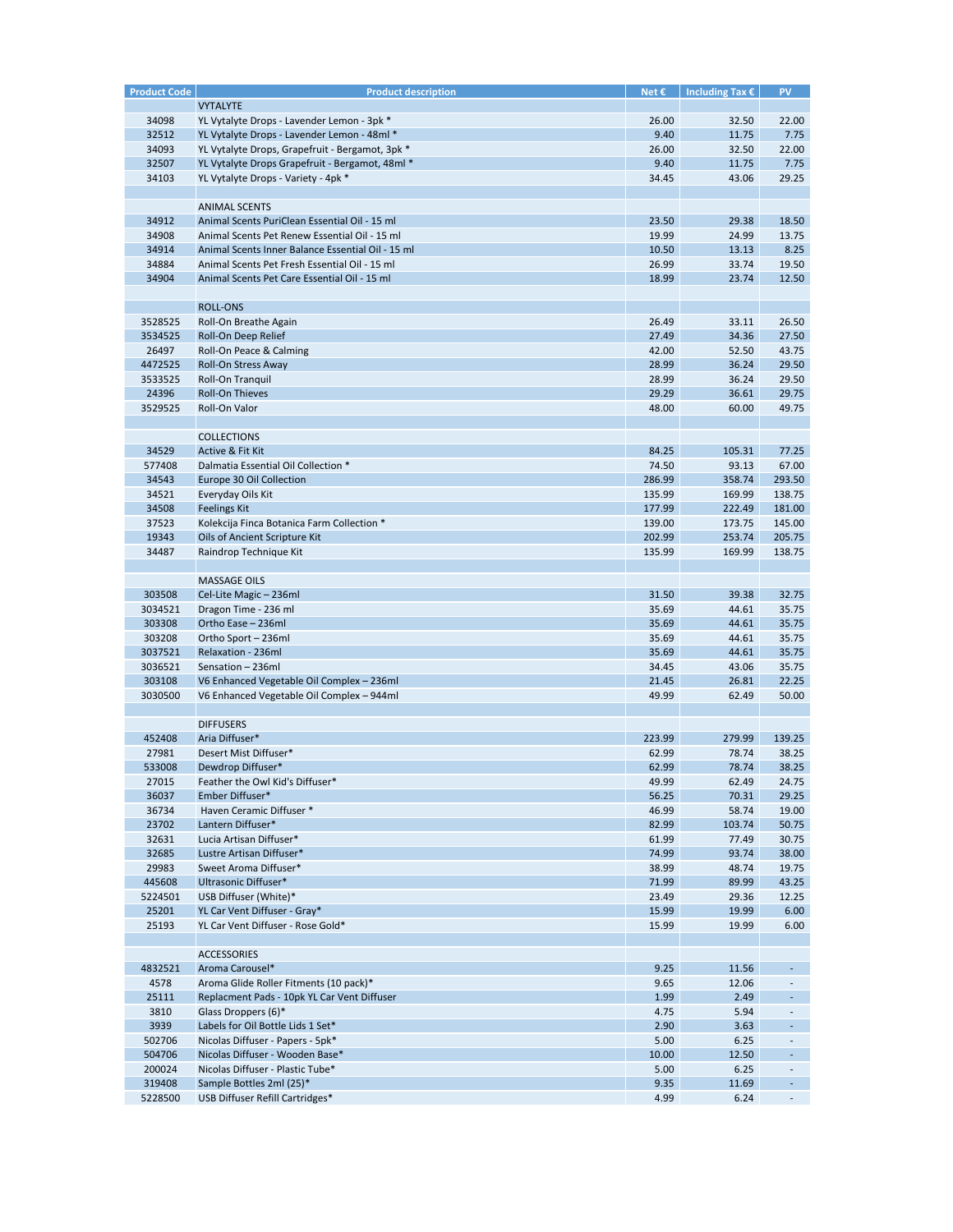| <b>Product Code</b> | <b>Product description</b>                            | Net $\epsilon$ | Including Tax $\epsilon$ | <b>PV</b>                |
|---------------------|-------------------------------------------------------|----------------|--------------------------|--------------------------|
| 3193                | Vegetable Capsules - 250 capsules*                    | 7.20           | 9.00                     | $\omega_{\rm c}$         |
| 4625                |                                                       | 59.35          | 74.19                    | 30.75                    |
|                     | Vitassage Essential Oil Dispensing Massager*          |                |                          |                          |
| 4926                | Vitassage Accessory Pack*                             | 3.75           | 4.69                     | $\mathcal{L}_{\rm{max}}$ |
| 4898                | Vitassage Storage Case*                               | 19.60          | 24.50                    | $\blacksquare$           |
| 4622                | <b>YL Blender Bottle</b>                              | 5.80           | 7.25                     | $\blacksquare$           |
|                     |                                                       |                |                          |                          |
|                     | PROVENCE COLLECTION                                   |                |                          |                          |
|                     |                                                       |                |                          |                          |
| 503606              | Clary Sage Floral Water - 110ml*                      | 10.99          | 13.74                    | 8.00                     |
| 503706              | Clary Sage Floral Water Refill - 230ml *              | 11.99          | 14.99                    | 9.00                     |
| 502606              | Helichrysum Floral Water - 110ml *                    | 10.99          | 13.74                    | 8.00                     |
| 504906              | Helichrysum Floral Water 230ml *                      | 11.99          | 14.99                    | 9.00                     |
| 502806              | Lavender Floral Water - 110ml*                        | 10.99          | 13.74                    | 8.00                     |
| 504606              | Lavender Einkorn Pillow - Neck Pillow*                | 18.25          | 22.81                    | $\omega_{\rm{eff}}$      |
|                     |                                                       |                |                          |                          |
| 22170               | Lavender Honey - 500g*                                | 20.00          | 25.00                    | 11.00                    |
| 503406              | Rosemary Floral Water - 110ml*                        | 10.99          | 13.74                    | 8.00                     |
| 503506              | Rosemary Floral Water Refill - 230ml*                 | 11.99          | 14.99                    | 9.00                     |
|                     |                                                       |                |                          |                          |
|                     | <b>THIEVES</b>                                        |                |                          |                          |
|                     |                                                       | 12.49          |                          | 9.00                     |
| 20197               | Dentarome Ultra Toothpaste - 113.4g                   |                | 15.61                    |                          |
| 3039521             | Thieves Aromabright Toothpaste - 114 g                | 10.99          | 13.74                    | 10.50                    |
| 367908              | Thieves Cleansing Soap - 99.25g                       | 12.69          | 15.86                    | 10.50                    |
| 4463560             | Thieves Dental Floss - 50m                            | 3.49           | 4.36                     | 3.25                     |
| 4464560             | Thieves Dental Floss $-3 \times 50$ m                 | 9.49           | 11.86                    | 9.00                     |
|                     |                                                       |                |                          |                          |
| 535008              | Thieves Dish Soap                                     | 13.50          | 16.88                    | 14.00                    |
| 368308              | Thieves Essence Fresh Mouthwash - 236ml               | 11.99          | 14.99                    | 11.25                    |
| 367408              | Thieves Foaming Hand Soap - 236.5ml                   | 14.25          | 17.81                    | 14.75                    |
| 364308              | Thieves Foaming Hand Soap - 3 pack                    | 42.72          | 53.40                    | 44.25                    |
| 359408              | Thieves Foaming Hand Soap - Refill - 946ml            | 38.15          | 47.69                    | 39.50                    |
| 5138550             |                                                       | 12.70          | 15.88                    | 13.00                    |
|                     | Thieves Mints (30) - 21g                              |                |                          |                          |
| 374308              | Thieves Household Cleaner - 426ml                     | 21.99          | 27.49                    | 22.50                    |
| 447508              | Thieves Household Cleaner - 1.8 l                     | 84.50          | 105.63                   | 87.75                    |
| 534908              | Thieves Laundry Soap                                  | 29.49          | 36.86                    | 29.50                    |
| 24396               | <b>Roll-On Thieves</b>                                | 29.29          | 36.61                    | 29.75                    |
| 326508              | Thieves Spray - 29.5ml                                | 9.00           | 11.25                    | 9.25                     |
|                     |                                                       |                |                          |                          |
| 326608              | Thieves Spray $-3 \times 29.5$ ml                     | 23.99          | 29.99                    | 24.50                    |
| 27324               | Thieves <sup>®</sup> Vapour Rub *                     | 25.70          | 32.13                    | 26.75                    |
| 362108              | Thieves Waterless Hand Purifier - 29.35g              | 5.19           | 6.49                     | 5.00                     |
| 362208              | Thieves Waterless Hand Purifier $-3 \times 29.35$ g   | 14.79          | 18.49                    | 14.00                    |
| 514208              | Thieves Waterless Hand Purifier - 225ml               | 26.25          | 32.81                    | 27.25                    |
|                     |                                                       |                |                          |                          |
| 27103               | Thieves Whitening Toothpaste 113g                     | 11.49          | 14.36                    | 11.50                    |
|                     |                                                       |                |                          |                          |
|                     | <b>SEEDLINGS</b>                                      |                |                          |                          |
| 20443               | Seedlings Baby Lotion, Calm - 113g                    | 16.80          | 21.00                    | 14.00                    |
| 20378               | Seedlings Baby Oil, Calm - 75ml                       | 17.25          | 21.56                    | 14.50                    |
|                     |                                                       |                |                          |                          |
| 20408               | Seedlings Baby Wash and Shampoo - 236 ml              | 21.45          | 26.81                    | 18.00                    |
| 20437               | Seedlings Baby Wipes (1-pack x 72 ct)                 | 9.99           | 12.49                    | 7.00                     |
| 27640               | Seedlings Baby Wipes (3-pack x 72 ct)                 | 26.99          | 33.74                    | 20.50                    |
| 33399               | Seadling umirujuće ulje - 5ml                         | 12.99          | 16.24                    | 12.75                    |
| 20403               | Seedlings Diaper Cream - 57g                          | 20.10          | 25.13                    | 16.75                    |
|                     |                                                       |                |                          |                          |
|                     |                                                       |                |                          |                          |
|                     | NINGXIA RED & WOLFBERRY PRODUCTS                      |                |                          |                          |
| 306408              | NingXia Nitro - 14 tubes (20ml)                       | 39.20          | 49.00                    | 39.75                    |
| 3042560             | NingXia Red, 2 x 750ml                                | 72.00          | 90.00                    | 73.00                    |
| 3044560             | NingXia Red, 4 x 750ml                                | 130.99         | 163.74                   | 130.75                   |
|                     |                                                       |                |                          |                          |
| 3045560             | NingXia Red, 6 x 750ml                                | 194.99         | 243.74                   | 192.75                   |
| 3046560             | NingXia Red, 8 x 750ml                                | 253.99         | 317.49                   | 250.75                   |
| 3525560             | NingXia Red Singles (60ml) - 30 ct                    | 86.99          | 108.74                   | 87.00                    |
| 3526560             | NingXia Red Singles (60ml) - 60 ct                    | 167.50         | 209.38                   | 169.50                   |
| 3523560             | NingXia Red Singles (60ml) - 90 ct                    | 249.00         | 311.25                   | 252.25                   |
| 4710560             | NingXia Red Combo Pack- (2x750ml + 30 x 60ml Singles) | 152.99         | 191.24                   | 152.00                   |
|                     |                                                       |                |                          |                          |
| 636008              | Dried Wolfberries (453 g)*                            | 34.00          | 42.50                    | 20.25                    |
| 3071521             | NingXia Zyng - 12pk*                                  | 37.49          | 46.86                    | 26.75                    |
| 5758500             | Wolfberry Crisp Bar (met chocoladelaag)*              | 17.99          | 22.49                    | 9.25                     |
|                     |                                                       |                |                          |                          |
|                     | <b>ESSENTIAL NUTRITION</b>                            |                |                          |                          |
|                     |                                                       |                |                          |                          |
| 329208              | Balance Complete - 750g                               | 52.99          | 66.24                    | 51.25                    |
| 323408              | BLM - 90 capsules                                     | 42.40          | 53.00                    | 44.00                    |
| 320408              | ComforTone - 120 kapsula*                             | 33.65          | 42.06                    | 34.75                    |
| 320308              | Detoxzyme - 180 capsules                              | 41.30          | 51.63                    | 43.00                    |
| 327208              | Essentialzyme - 90 Caplets                            | 40.49          | 50.61                    | 41.00                    |
|                     |                                                       |                |                          |                          |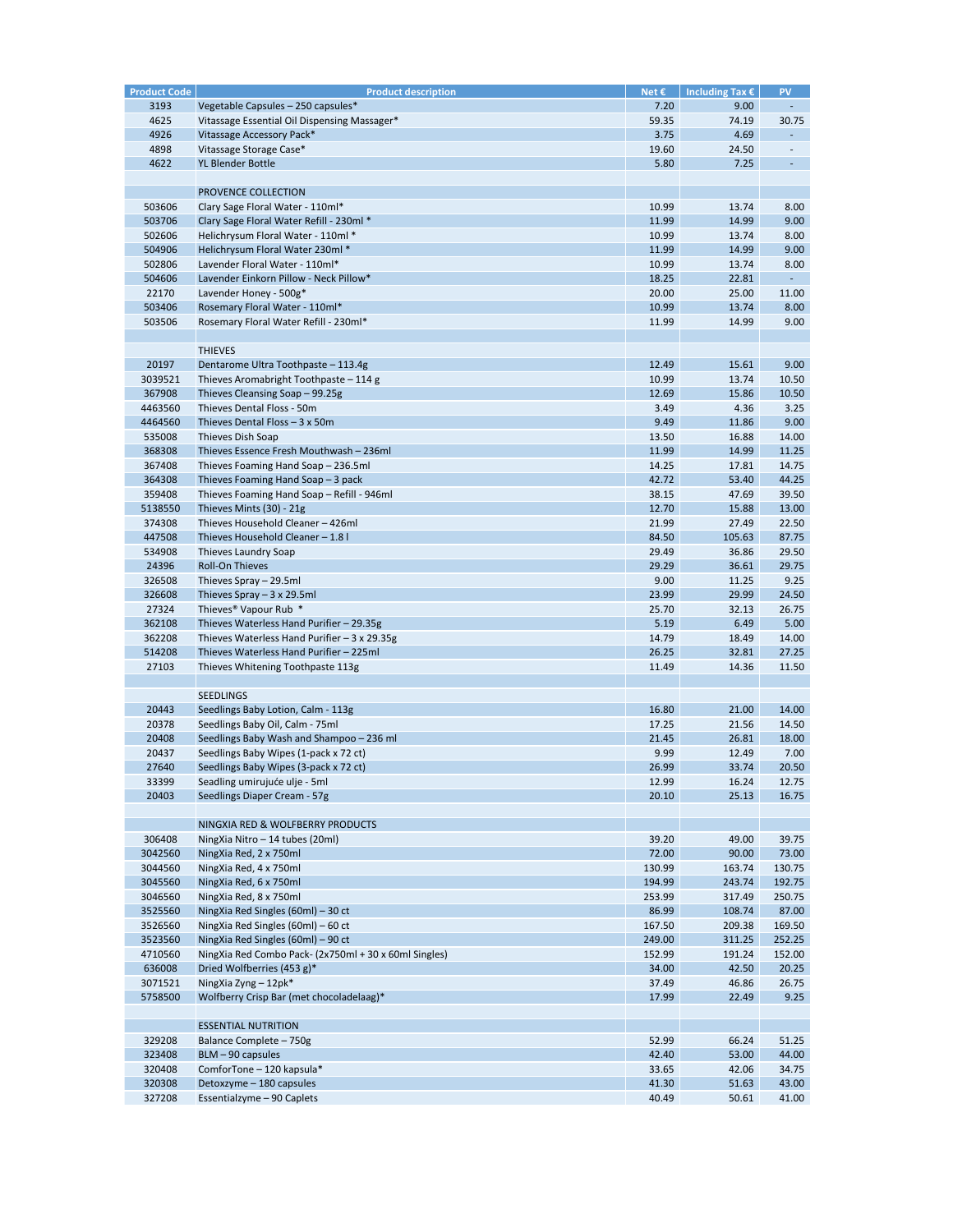| <b>Product Code</b> | <b>Product description</b>                                   | Net $\varepsilon$ | Including Tax $\epsilon$ | PV.   |
|---------------------|--------------------------------------------------------------|-------------------|--------------------------|-------|
| 464508              | Essentialzymes-4 - 120 Capsules                              | 49.25             | 61.56                    | 51.25 |
|                     |                                                              | 7.99              | 9.99                     |       |
| 24360               | Gary's True Grit Einkorn Flakes*                             |                   |                          | 2.75  |
| 5043500             | Gary's True Grit Einkorn Flour*                              | 14.99             | 18.74                    | 4.25  |
| 5751500             | Gary's True Grit Einkorn Granola*                            | 7.99              | 9.99                     | 3.50  |
| 37801               | Golden Turmeric, Mango Rose - 38,7 g*                        | 38.40             | 48.00                    | 39.75 |
| 320808              | $ICP - 227g$                                                 | 25.45             | 31.81                    | 26.50 |
| 27395               | <b>Illumieve 30ct</b>                                        | 31.50             | 39.38                    | 32.75 |
| 329508              | Inner Defense - 30 softgels                                  | 26.99             | 33.74                    | 27.50 |
|                     |                                                              |                   |                          |       |
| 327608              | JuvaPower-226g                                               | 42.40             | 53.00                    | 44.00 |
| 30454               | KidScents ® Mighty-Pro 30pk                                  | 31.50             | 39.38                    | 32.75 |
| 325908              | KidScents ® MightyZyme Chewable Tablets 90ct                 | 39.99             | 49.99                    | 39.75 |
| 18361               | Life 9 - 30 capsules                                         | 28.99             | 36.24                    | 29.50 |
| 328908              | Longevity Softgels - 30 softgels                             | 31.50             | 39.38                    | 32.75 |
| 529208              | Master Formula - 30pk                                        | 79.00             | 98.75                    | 82.00 |
|                     |                                                              |                   |                          |       |
| 27208               | Megacal - 450g                                               | 40.99             | 51.24                    | 41.00 |
| 324808              | Multigreens - 120 capsules                                   | 39.99             | 49.99                    | 41.00 |
| 27431               | Olive Oil 30 Capsules                                        | 30.75             | 38.44                    | 32.00 |
| 309708              | OmegaGize $3 - 120$ capsules                                 | 58.99             | 73.74                    | 60.50 |
| 30603               | Protein Power Bites *                                        | 23.99             | 29.99                    | 12.25 |
| 5024521             | Slique Bars $(6) - 210g*$                                    | 19.99             | 24.99                    | 9.25  |
|                     |                                                              |                   | 27.49                    |       |
| 4572523             | Slique Tea (International) - 25 Tea bags                     | 21.99             |                          | 20.25 |
| 3243521             | Sulfurzyme - 120 capsules                                    | 31.99             | 39.99                    | 31.00 |
| 324208              | Super C Tablets - 120 ct                                     | 28.99             | 36.24                    | 29.50 |
| 29683               | Super Vitamin D - 120 ct                                     | 28.99             | 36.24                    | 29.75 |
| 3244500             | SuperCal - 120 capsules                                      | 24.65             | 30.81                    | 25.50 |
|                     |                                                              |                   |                          |       |
|                     |                                                              |                   |                          |       |
|                     | <b>SAVVY MINERALS</b>                                        |                   |                          |       |
| 27551               | Liquid Foundation Ivory 1002 (tekuća podloga)                | 38.99             | 48.74                    | 39.00 |
| 25762               | Eyeshadow Palette-Natural Quartz                             | 52.75             | 65.94                    | 55.00 |
| 25757               | Eyeshadow Palette-Royal Winter                               | 52.75             | 65.94                    | 55.00 |
| 25755               | Eyeshadow Palette-Sahara Sunset                              | 52.75             | 65.94                    | 55.00 |
| 25754               | Foundation Brush (kist za podlogu)                           | 30.75             | 38.44                    | 32.00 |
|                     |                                                              |                   |                          |       |
| 28647               | Liquid Foundation Natural Beige 1005                         | 38.99             | 48.74                    | 39.00 |
| 28648               | Liquid Foundation Sand Beige 1006                            | 38.99             | 48.74                    | 39.00 |
| 28649               | Liquid Foundation Tan 1008                                   | 38.99             | 48.74                    | 39.00 |
| 27556               | Liquid Foundation Buff 1003 (tekuća podloga)                 | 38.99             | 48.74                    | 39.00 |
| 28650               | Liquid Foundation Caramel 1009                               | 38.99             | 48.74                    | 39.00 |
| 28684               | Liquid Foundation Cocoa 1013                                 | 38.99             | 48.74                    | 39.00 |
|                     |                                                              |                   |                          |       |
| 27561               | Liquid Foundation Fresh Beige 1004                           | 38.99             | 48.74                    | 39.00 |
| 28681               | Liquid Foundation Hazelnut 1012                              | 38.99             | 48.74                    | 39.00 |
| 28605               | Liquid Foundation Honey 1007                                 | 38.99             | 48.74                    | 39.00 |
| 28652               | Liquid Foundation Pecan 1011                                 | 38.99             | 48.74                    | 39.00 |
| 27509               | Liquid Foundation Porcelain 1001                             | 38.99             | 48.74                    | 39.00 |
| 28651               | Liquid Foundation Truffle 1010                               | 38.99             | 48.74                    | 39.00 |
|                     |                                                              |                   |                          |       |
| 31046               | Mattifying primer *                                          | 33.50             | 41.88                    | 35.00 |
| 29372               | Savvy Minerals Liquid Concealer, Dark 2 (tekući korektor)*   | 26.75             | 33.44                    | 28.00 |
| 29343               | Savvy Minerals Liquid Concealer, Light 1 (tekući korektor)*  | 26.75             | 33.44                    | 28.00 |
| 29349               | Savvy Minerals Liquid Concealer, Light 2 (tekući korektor)*  | 26.75             | 33.44                    | 28.00 |
| 29356               | Savvy Minerals Liquid Concealer, Medium 1 (tekući korektor)* | 26.75             | 33.44                    | 28.00 |
| 29363               | Savvy Minerals Liquid Concealer, Medium 2 (tekući korektor)* | 26.75             | 33.44                    | 28.00 |
|                     |                                                              |                   |                          |       |
| 29369               | Savvy Minerals Liquid Concealer, Dark 1 (tekući korektor)*   | 26.75             | 33.44                    | 28.00 |
| 33147               | Savvy Minerals Lip Luxe (sjajilo)*                           | 23.00             | 28.75                    | 24.00 |
| 22490               | SM Blush, 502, Passionate - 1.8 g                            | 26.99             | 33.74                    | 27.75 |
| 22489               | SM Blush, 503, I Do Believe You're Blushin' - 1.8 g          | 26.99             | 33.74                    | 27.75 |
| 22491               | SM Blush, 504, Smashing - 1.8 g                              | 26.99             | 33.74                    | 27.75 |
| 25210               | SM Blush, Charisma - 1.8 g                                   | 26.99             | 33.74                    | 27.75 |
|                     |                                                              |                   |                          |       |
| 25209               | SM Blush, Serene - 1.8 g                                     | 26.99             | 33.74                    | 27.75 |
| 25355               | <b>SM Bronzer Brush</b>                                      | 26.75             | 33.44                    | 28.00 |
| 22492               | SM Bronzer, 501, Summer Loved - 2 g                          | 26.99             | 33.74                    | 27.75 |
| 25339               | <b>SM Concealer Brush</b>                                    | 23.00             | 28.75                    | 24.00 |
| 25338               | <b>SM Contour Brush</b>                                      | 32.50             | 40.63                    | 34.00 |
| 21257               | SM Essential Brush Set                                       | 81.35             | 101.69                   | 85.00 |
|                     |                                                              |                   |                          |       |
| 22499               | SM Eye Shadow, 400, Best Kept Secret - 0.8 g                 | 15.99             | 19.99                    | 15.25 |
| 22500               | SM Eye Shadow, 401, Residual - 0.8 g                         | 15.99             | 19.99                    | 15.25 |
| 22503               | SM Eye Shadow, 402, Wanderlust - 0.8 g                       | 15.99             | 19.99                    | 15.25 |
| 22502               | SM Eye Shadow, 403, Spoiled - 0.8 g                          | 15.99             | 19.99                    | 15.25 |
| 22498               | SM Eye Shadow, 404, Crushin - 0.8 g                          | 15.99             | 19.99                    | 15.25 |
| 22497               | SM Eye Shadow, 405, Determined - 0.8 g                       | 15.99             | 19.99                    | 15.25 |
|                     |                                                              |                   |                          |       |
| 22496               | SM Eye Shadow, 406, Diffused - 0.8 g                         | 15.99             | 19.99                    | 15.25 |
| 22556               | SM Eye Shadow, 407, Unscripted - 0.8 g                       | 15.99             | 19.99                    | 15.25 |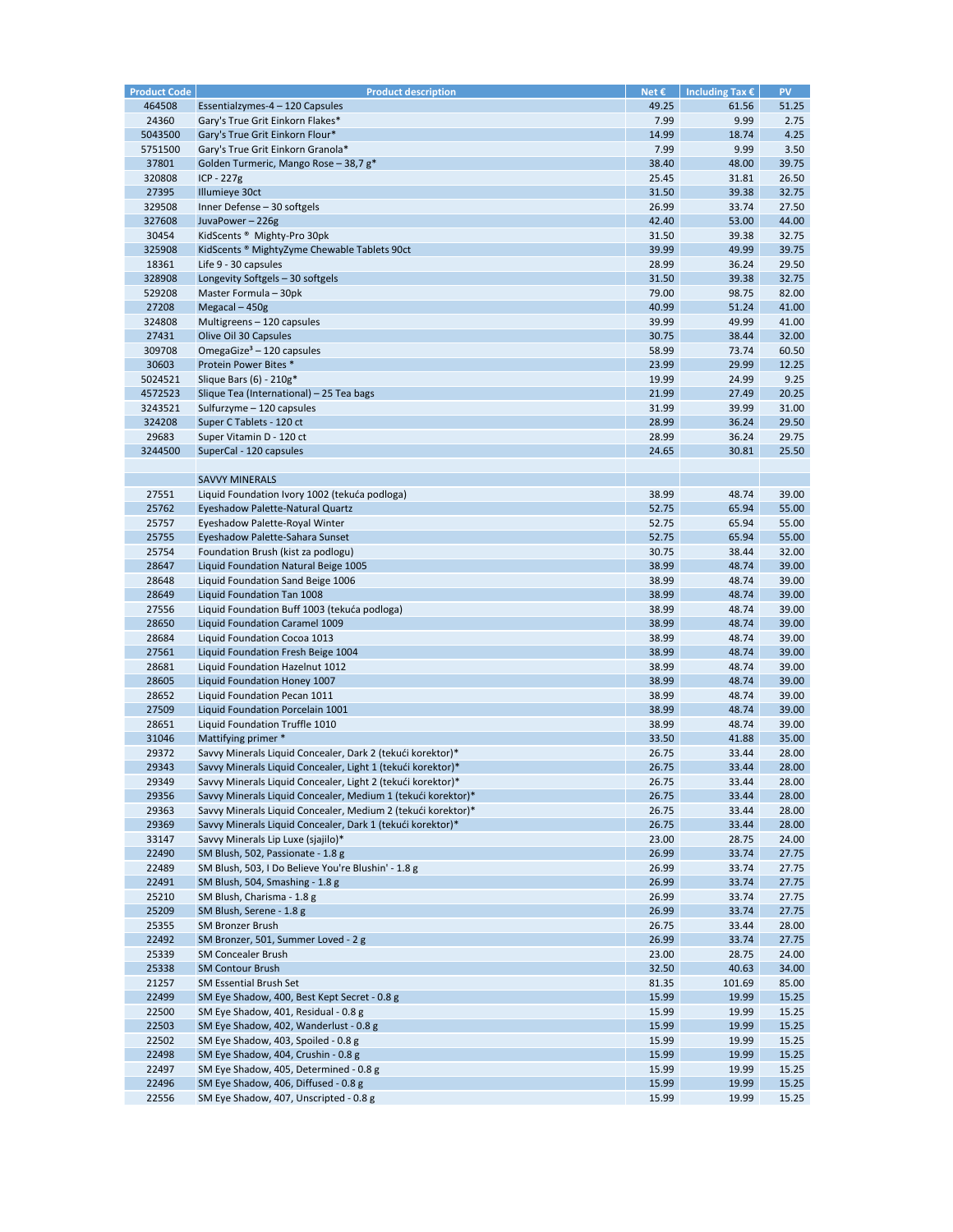| <b>Product Code</b> | <b>Product description</b>                           | Net $\varepsilon$ | Including Tax $\epsilon$ | PV -   |
|---------------------|------------------------------------------------------|-------------------|--------------------------|--------|
| 25356               | <b>SM Eyeliner Brush</b>                             | 23.00             | 28.75                    | 24.00  |
| 34240               |                                                      | 52.75             | 65.94                    | 55.00  |
|                     | SM Eyeshadow Palette - Golden Hour (paleta sjenila)* |                   |                          |        |
| 22508               | SM Foundation Powder, 100, Cool No 1 - 5 g           | 42.10             | 52.63                    | 44.00  |
| 22509               | SM Foundation Powder, 101, Cool No 2 - 5 g           | 42.10             | 52.63                    | 44.00  |
| 22510               | SM Foundation Powder, 102, Cool No 3 - 5 g           | 42.10             | 52.63                    | 44.00  |
| 22505               | SM Foundation Powder, 200, Warm No 1 - 5 g           | 42.10             | 52.63                    | 44.00  |
| 22507               | SM Foundation Powder, 202, Warm No 3 - 5 g           | 42.10             | 52.63                    | 44.00  |
|                     |                                                      |                   |                          |        |
| 22511               | SM Foundation Powder, 300, Dark No 1 - 5 g           | 42.10             | 52.63                    | 44.00  |
| 22513               | SM Foundation Powder, 302, Dark No 3 - 5 g           | 42.10             | 52.63                    | 44.00  |
| 22514               | SM Foundation Powder, 303, Dark No 4 - 5 g           | 42.10             | 52.63                    | 44.00  |
| 33495               | SM Lengthening Mascara (maskara)*                    | 31.49             | 39.36                    | 32.00  |
| 22517               | SM Lip Gloss, 600, Abundant - 6 g                    | 26.25             | 32.81                    | 27.50  |
|                     |                                                      |                   |                          |        |
| 22515               | SM Lip Gloss, 601, Embrace - 6 g                     | 26.25             | 32.81                    | 27.50  |
| 25041               | SM Lip Gloss, 616, Anchors Away - 6 g                | 26.25             | 32.81                    | 27.50  |
| 25042               | SM Lip Gloss, 617, Headliner - 6 g                   | 26.25             | 32.81                    | 27.50  |
| 22519               | SM Lipstick, 602, Daydream - 4.8 g                   | 21.75             | 27.19                    | 22.75  |
| 22567               | SM Lipstick, 603, On A Whim - 4.8 g                  | 21.75             | 27.19                    | 22.75  |
|                     |                                                      |                   |                          |        |
| 22520               | SM Lipstick, 604, Wish - 4.8 g                       | 21.75             | 27.19                    | 22.75  |
| 22521               | SM Lipstick, 605, Uptown Girl - 4.8 g                | 21.99             | 27.49                    | 22.75  |
| 25034               | SM Lipstick, 609, Sweet Life - 4.8 g                 | 28.99             | 36.24                    | 29.75  |
| 25030               | SM Lipstick, 610, Mic Drop - 4.8 g                   | 28.99             | 36.24                    | 29.75  |
| 25033               | SM Lipstick, 612, I Dare You - 4.8 g                 | 28.99             | 36.24                    | 29.75  |
|                     |                                                      |                   |                          |        |
| 25035               | SM Lipstick, 614, Bedazzled - 4.8 g                  | 28.99             | 36.24                    | 29.75  |
| 24331               | SM Mascara, Black - 4.8 g                            | 28.99             | 36.24                    | 29.75  |
| 25046               | SM Poppy Seed Lip Scrub - 12 g                       | 27.99             | 34.99                    | 28.00  |
| 22524               | SM Veil, 505, Diamond Dust (Large) - 5 g             | 43.20             | 54.00                    | 45.00  |
| 33485               | SM Volumising Mascara (maskara)*                     | 31.49             | 39.36                    | 32.00  |
|                     |                                                      |                   |                          |        |
| 25067               | YL Blending Sponge (spužvica za šminkanje)           | 15.35             | 19.19                    | 16.00  |
|                     |                                                      |                   |                          |        |
|                     | <b>BLOOM</b>                                         |                   |                          |        |
| 32672               | BLOOM Brightening Cleanser (sredstvo za umivanje)    | 34.49             | 43.11                    | 35.00  |
| 32678               | <b>BLOOM Brightening Essence (esencija)</b>          | 47.49             | 59.36                    | 48.00  |
|                     |                                                      |                   |                          |        |
| 32680               | <b>BLOOM Brightening Lotion (losion)</b>             | 72.00             | 90.00                    | 75.00  |
| 32969               | Collagen Complete - 10 bočica*                       | 39.49             | 49.36                    | 32.00  |
|                     |                                                      |                   |                          |        |
|                     | <b>ESSENTIAL LIVING</b>                              |                   |                          |        |
| 375208              | Aromaguard Meadow Mist - 1.5 oz *                    | 13.99             | 17.49                    | 9.00   |
|                     |                                                      |                   |                          |        |
| 375308              | Aromaguard Mountain Mist - 1.5 oz *                  | 13.99             | 17.49                    | 9.00   |
| 5361550             | ART Gentle Cleanser - 100ml                          | 32.99             | 41.24                    | 33.75  |
| 5362550             | ART Light Moisturiser - 30ml                         | 58.00             | 72.50                    | 60.25  |
| 5360550             | ART Refreshing Toner - 120ml                         | 26.99             | 33.74                    | 24.75  |
| 5175                | ART Renewal Serum - 20ml                             | 74.99             | 93.74                    | 77.00  |
| 5363550             |                                                      |                   |                          |        |
|                     | <b>ART Skin Care System</b>                          | 109.99            | 137.49                   | 113.00 |
| 5711500             | Kruti sapun Shutran                                  | 19.99             | 24.99                    | 20.25  |
| 4904500             | Kruti sapun od lavande i zobi                        | 12.69             | 15.86                    | 10.50  |
| 3680500             | Kruti sapun Valor                                    | 13.49             | 16.86                    | 12.50  |
| 3751500             | Bath and Shower Gel Base - 236 ml                    | 16.49             | 20.61                    | 16.00  |
| 24671               |                                                      | 13.49             |                          | 12.50  |
|                     | Charcoal Bar Soap - 85g                              |                   | 16.86                    |        |
| 28437               | CinnaFresh Deodorant (dezodorans) *                  | 13.99             | 17.49                    | 9.00   |
| 515008              | Cinnamint Lip Balm - 4.2g                            | 4.99              | 6.24                     | 4.25   |
| 27816               | CitraGuard Deodorant (dezodorans) *                  | 13.99             | 17.49                    | 9.00   |
| 25787               | Citrus Fresh Energizing Shower Steamers              | 19.00             | 23.75                    | 19.75  |
|                     | ClaraDerm Spray (maglica) - 60 ml                    |                   |                          |        |
| 3750500             |                                                      | 64.00             | 80.00                    | 66.25  |
| 32834               | Hranjivi maslac za tijelo od kokosa i limete         | 31.00             | 38.75                    | 32.25  |
| 543608              | Cool Azul Sports Gel                                 | 39.50             | 49.38                    | 41.00  |
| 5195550             | Copaiba Vanilla Moisturising Conditioner - 295ml     | 23.99             | 29.99                    | 23.25  |
| 5194550             | Copaiba Vanilla Moisturising Shampoo - 295ml         | 23.99             | 29.99                    | 23.25  |
|                     | Dragon Time Bath & Shower Gel-236ml                  | 20.99             |                          |        |
| 3739500             |                                                      |                   | 26.24                    | 20.75  |
| 25786               | Easy Breeze Awakening Shower Steamers                | 19.00             | 23.75                    | 19.75  |
| 3742500             | Evening Peace Bath & Shower Gel - 236ml              | 27.80             | 34.75                    | 28.75  |
| 3706500             | Genesis Hand & Body Lotion - 245g                    | 21.99             | 27.49                    | 21.00  |
| 517808              | Grapefruit Lip Balm - 4.2g                           | 4.99              | 6.24                     | 4.25   |
| 3686                | Kidscents Shampoo - 214ml                            |                   |                          |        |
|                     |                                                      | 16.99             | 21.24                    | 16.50  |
| 4574                | Kidscents Toothpaste with Slique Essence - 114g      | 8.49              | 10.61                    | 7.50   |
| 324908              | Lavaderm Cooling Mist - 59ml                         | 13.50             | 16.88                    | 14.00  |
| 29676               | LavaDerm After-Sun Spray - 57ml                      | 24.99             | 31.24                    | 24.75  |
| 5202500             | Lavender Bath & Shower Gel-236ml                     | 19.99             | 24.99                    | 19.00  |
| 30195               | Lavender Calming Bath Bombs                          | 24.75             | 30.94                    | 25.75  |
|                     |                                                      |                   |                          |        |
| 443008              | Lavender Foaming Hand Soap - 236.5ml                 | 14.25             | 17.81                    | 14.75  |
| 443108              | Lavender Foaming Hand Soap - 3 pack                  | 42.72             | 53.40                    | 44.25  |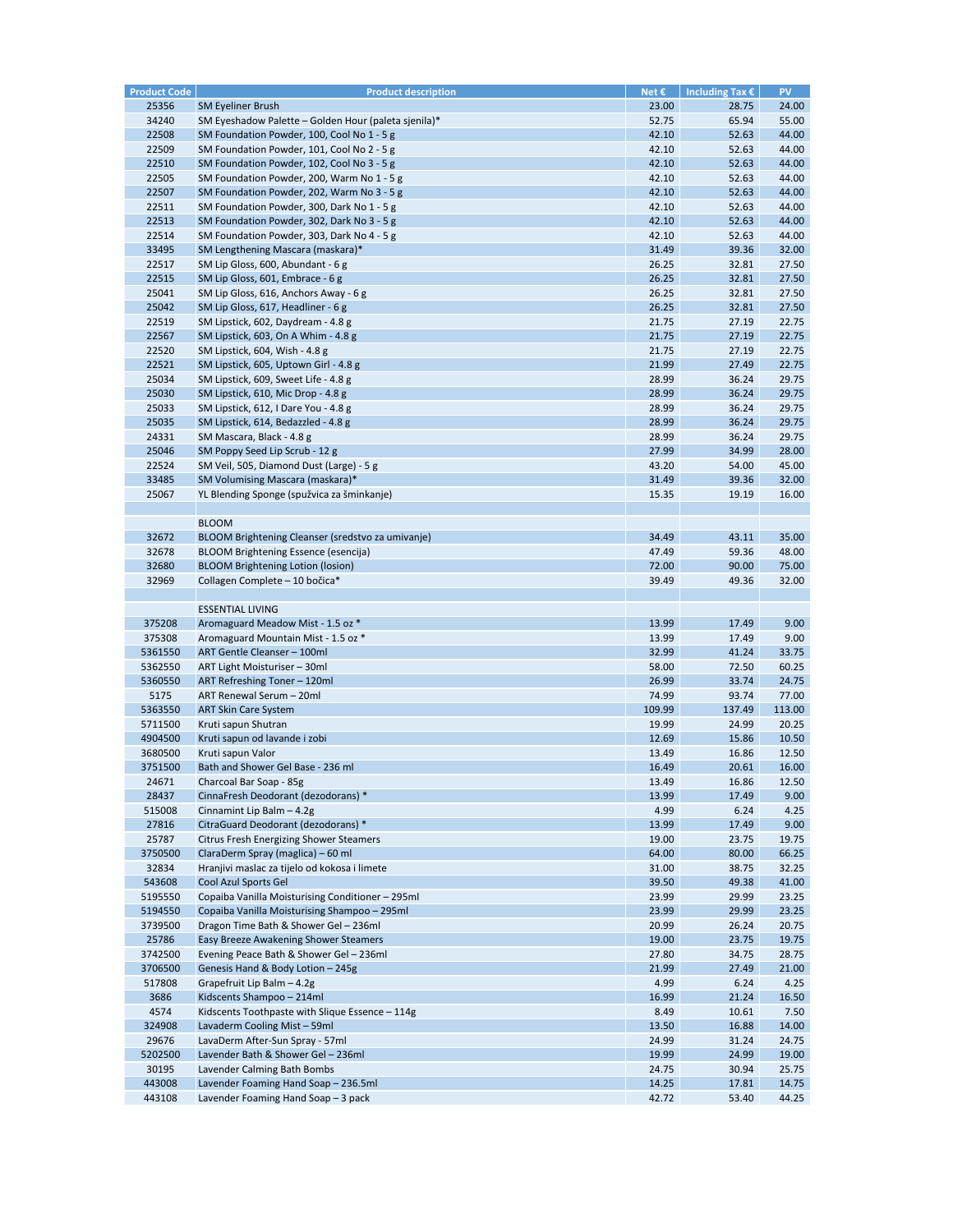| <b>Product Code</b> | <b>Product description</b>                                    | Net $E$ | Including Tax $\epsilon$ | PV.                         |
|---------------------|---------------------------------------------------------------|---------|--------------------------|-----------------------------|
| 5201500             | Lavender Hand & Body Lotion - 226ml                           | 20.99   | 26.24                    | 21.25                       |
| 520308              | Lavender Lip Balm $-4.2g$                                     | 4.99    | 6.24                     | 4.00                        |
| 5192550             | Lavender Mint Conditioner - 295ml                             | 21.99   | 27.49                    | 20.25                       |
|                     |                                                               |         |                          |                             |
| 5191550             | Lavender Mint Shampoo - 295ml                                 | 21.99   | 27.49                    | 20.25                       |
| 5102500             | Lavender Volume Conditioner - 236ml                           | 21.99   | 27.49                    | 20.25                       |
| 5100500             | Lavender Volume Shampoo - 236ml                               | 21.99   | 27.49                    | 20.25                       |
| 30943               | Lushious Lemon Foaming Hand Soap (pjenasti sapun) - 236,5 g * | 14.25   | 17.81                    | 14.75                       |
| 24760               | Mineral Sunscreen Lotion SPF 50 - 80g                         | 29.99   | 37.49                    | 29.75                       |
| 24465               | Mirah Luminous Cleansing Oil - 113ml                          | 35.99   | 44.99                    | 36.75                       |
| 24468               | Mirah Lustrous Hair Oil - 51ml                                | 25.99   | 32.49                    | 26.75                       |
|                     |                                                               |         |                          |                             |
| 515608              | Mirah Shave Oil                                               | 22.99   | 28.74                    | 23.25                       |
| 3745500             | Morning Start Bath & Shower Gel-236ml                         | 18.50   | 23.13                    | 19.25                       |
| 20180               | Orange Blossom Facial Wash - 118ml                            | 38.49   | 48.11                    | 39.75                       |
| 3677500             | Peppermint Cedarwood Bar Soap (kruti sapun) - 100 g           | 12.69   | 15.86                    | 10.50                       |
| 32157               | Progessence Phyto Plus - 15ml                                 | 37.00   | 46.25                    | 38.50                       |
| 3709500             | Rose Ointment - 24.5g                                         | 23.50   | 29.38                    | 24.50                       |
| 514808              | Sandalwood Moisture Cream - 113g                              | 60.99   | 76.24                    | 61.25                       |
| 3735500             | Satin Facial Scrub Mint - 57g                                 | 18.99   | 23.74                    | 16.75                       |
|                     |                                                               |         |                          |                             |
| 3748500             | Sensation Bath & Shower Gel-236ml                             | 21.99   | 27.49                    | 21.25                       |
| 37025               | Shutran <sup>®</sup> Beard Oil *                              | 14.45   | 18.06                    | 15.00                       |
| 28805               | Shutran 3-in-1 Men's Wash - 236ml                             | 30.75   | 38.44                    | 32.00                       |
| 25475               | Shutran Shave cream                                           | 19.99   | 24.99                    | 20.25                       |
| 28273               | Valor Deodorant (dezodorans) *                                | 13.99   | 17.49                    | 9.00                        |
| 5145                | Wolfberry Eye Cream - 14.1g                                   | 45.99   | 57.49                    | 47.50                       |
| 30197               | Young Living Stress Away® Relaxing Bath Bombs                 | 24.75   | 30.94                    | 25.75                       |
|                     |                                                               |         |                          |                             |
|                     |                                                               |         |                          |                             |
|                     |                                                               |         |                          |                             |
|                     | Linija odjeće Young Living                                    |         |                          |                             |
| 38662               | Majica, akvamarin, XS*                                        | 17.00   | 21.25                    | $\mathcal{L}_{\mathcal{A}}$ |
| 38664               | Majica, akvamarin, S*                                         | 17.00   | 21.25                    | $\overline{\phantom{a}}$    |
| 38665               | Majica, akvamarin, M*                                         | 17.00   | 21.25                    | $\omega$                    |
| 38668               | Majica, akvamarin, L*                                         | 17.00   | 21.25                    | $\overline{\phantom{a}}$    |
|                     |                                                               |         |                          |                             |
| 38670               | Majica, akvamarin, XL*                                        | 17.00   | 21.25                    | $\blacksquare$              |
| 38671               | Majica, siva, XS*                                             | 17.00   | 21.25                    | $\sim$                      |
| 38672               | Majica, siva, S*                                              | 17.00   | 21.25                    | $\sim$                      |
| 38673               | Majica, siva, M*                                              | 17.00   | 21.25                    | $\overline{\phantom{a}}$    |
| 38674               | Majica, siva, L*                                              | 17.00   | 21.25                    | $\mathcal{L}_{\mathcal{A}}$ |
| 38675               | Majica, siva, XL*                                             | 17.00   | 21.25                    | $\overline{\phantom{a}}$    |
| 38661               | Majica, lavanda, XS*                                          | 17.00   | 21.25                    | $\Delta \phi$               |
|                     |                                                               |         |                          |                             |
| 38663               | Majica, lavanda, S*                                           | 17.00   | 21.25                    | $\overline{\phantom{a}}$    |
| 38666               | Majica, lavanda, M*                                           | 17.00   | 21.25                    | $\mathcal{L}_{\mathcal{A}}$ |
| 38667               | Majica, lavanda, L*                                           | 17.00   | 21.25                    | $\overline{\phantom{a}}$    |
| 38669               | Majica, lavanda, XL*                                          | 17.00   | 21.25                    | $\sim$                      |
| 36268               | Moderni šal*                                                  | 20.00   | 25.00                    | $\overline{\phantom{a}}$    |
| 35466               | Plava majica s kapuljačom - XS*                               | 35.00   | 43.75                    | $\blacksquare$              |
| 35470               | Plava majica s kapuljačom - S*                                | 35.00   | 43.75                    | $\blacksquare$              |
| 35471               |                                                               |         | 43.75                    | $\Box$                      |
|                     | Plava majica s kapuljačom - M*                                | 35.00   |                          |                             |
| 35473               | Plava majica s kapuljačom - L *                               | 35.00   | 43.75                    | $\overline{\phantom{a}}$    |
| 35474               | Plava majica s kapuljačom - XL*                               | 35.00   | 43.75                    | $\overline{\phantom{a}}$    |
| 35665               | Ružičasta majica s kapuljačom - XS*                           | 35.00   | 43.75                    | $\overline{\phantom{a}}$    |
| 35667               | Ružičasta majica s kapuljačom - S*                            | 35.00   | 43.75                    | $\overline{\phantom{a}}$    |
| 35668               | Ružičasta majica s kapuljačom - M*                            | 35.00   | 43.75                    | $\sim$                      |
| 35669               | Ružičasta majica s kapuljačom - L*                            | 35.00   | 43.75                    | $\sim$                      |
| 35671               | Ružičasta majica s kapuljačom - XL*                           | 35.00   | 43.75                    | $\overline{\phantom{a}}$    |
|                     |                                                               |         |                          |                             |
|                     |                                                               |         |                          |                             |
|                     | <b>ESSENTIAL EDUCATION</b>                                    |         |                          |                             |
| 472008              | Compensation Plan Leaflet (25)*                               | 4.25    | 5.31                     | ÷                           |
| 430008              | Essential Reward Brochure (25)*                               | 2.25    | 2.81                     | $\sim$                      |
| 492108              | Everyday Essentials Brochure (25)*                            | 11.40   | 14.25                    | $\sim$                      |
| 495208              | NingXia Red Brochures (25)*                                   | 9.65    | 12.06                    | $\sim$                      |
| 384908              | Product Guide*                                                | 2.65    | 3.31                     | $\sim$                      |
|                     |                                                               |         |                          |                             |
| 385008              | Product Guide (10)*                                           | 24.10   | 30.13                    | $\overline{\phantom{a}}$    |
| 349008              | Thieves Brochure (25)*                                        | 9.65    | 12.06                    | $\sim$                      |
|                     |                                                               |         |                          |                             |
|                     | * These Products cannot be ordered with Reward Points         |         |                          |                             |
|                     | ~ These Products can only be ordered on Essential Rewards     |         |                          |                             |
|                     |                                                               |         |                          |                             |